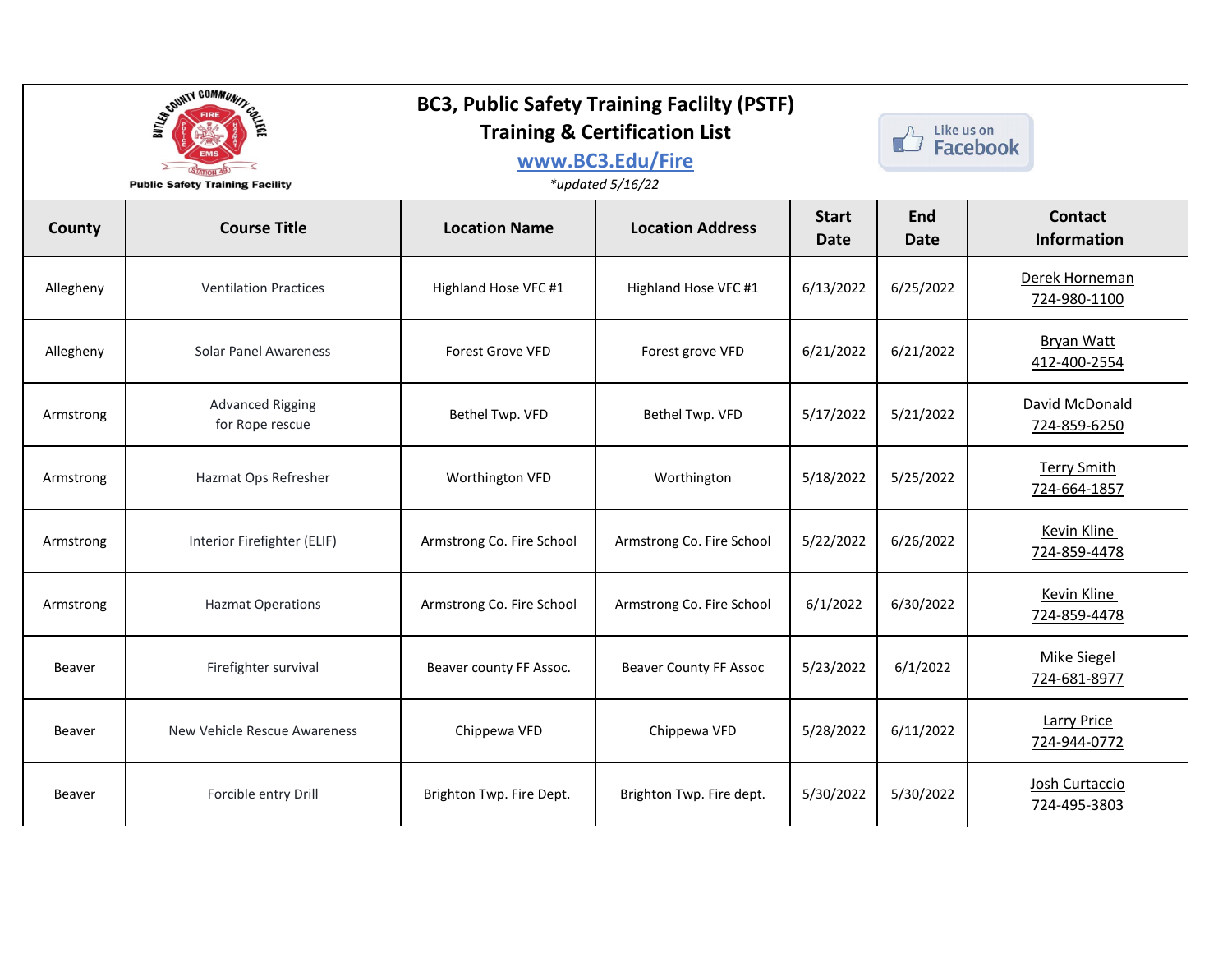| Beaver        | New Vehicle Rescue Awareness           | <b>Bridgewater VFD</b>           | <b>Bridgewater VFD</b>           | 6/6/2022  | 6/22/2022 | <b>Mike Siegel</b><br>724-681-8977    |
|---------------|----------------------------------------|----------------------------------|----------------------------------|-----------|-----------|---------------------------------------|
| Beaver        | Hose equipment and hoseline adnacement | Center Twp VFD                   | Center Twp. VFD                  | 6/13/2022 | 6/13/2022 | <b>Bill Brucker</b><br>724-601-1975   |
| <b>Beaver</b> | New Vehicle Rescue Operations          | Chippewa VFD                     | Chippewa VFD                     | 6/18/2022 | 6/19/2022 | <b>Larry Price</b><br>724-944-0772    |
| <b>Beaver</b> | New Vehicle Rescue Operations          | <b>Bridgewater VFD</b>           | <b>Bridgewater VFD</b>           | 6/25/2022 | 6/26/2022 | <b>Mike Siegel</b><br>724-681-8977    |
| <b>Butler</b> | Fire Dynamics Fundamentals             | East Butler VFC                  | East Butler VFC                  | 5/18/2022 | 5/18/2022 | Derek Thompson<br>724-968-3596        |
| <b>Butler</b> | <b>Rural Pumping</b>                   | <b>Butler VA Fire Dept</b>       | <b>Butler VA Fire Dept</b>       | 5/21/2022 | 5/21/2022 | Zachary Wojcik<br>724-477-5055        |
| <b>Butler</b> | Intro to Basic Firemanship             | Chicora VFC                      | Chicora VFC                      | 5/21/2022 | 5/22/2022 | Dave Fennell<br>724-290-6652          |
| <b>Butler</b> | Highway Safety for Emergency personnel | <b>Butler County Fire Police</b> | <b>BC3 PSTF</b>                  | 5/21/2022 | 5/22/2022 | Eugene Bartlett<br>724-816-2115       |
| <b>Butler</b> | Ropes 4                                | <b>BC3 PSTF</b>                  | <b>BC3 PSTF</b>                  | 5/21/2022 | 5/22/2022 | www/bc3.edu/Fire                      |
| <b>Butler</b> | Fire Dynamics Strategy and Tactics     | East Butler VFC                  | East Butler VFC                  | 5/25/2022 | 5/25/2022 | Derek Thompson<br>724-968-3596        |
| <b>Butler</b> | Firefighter 1 prep class               | <b>BC3 PSTF</b>                  | <b>BC3 PSTF</b>                  | 5/26/2022 | 6/9/2022  | www/bc3.edu/Fire                      |
| <b>Butler</b> | <b>Advanced Trench Rescue</b>          | <b>Butler County Fire School</b> | <b>Butler County Fire School</b> | 6/4/2022  | 6/5/2022  | Derek Thompson<br>derekt819@gmail.com |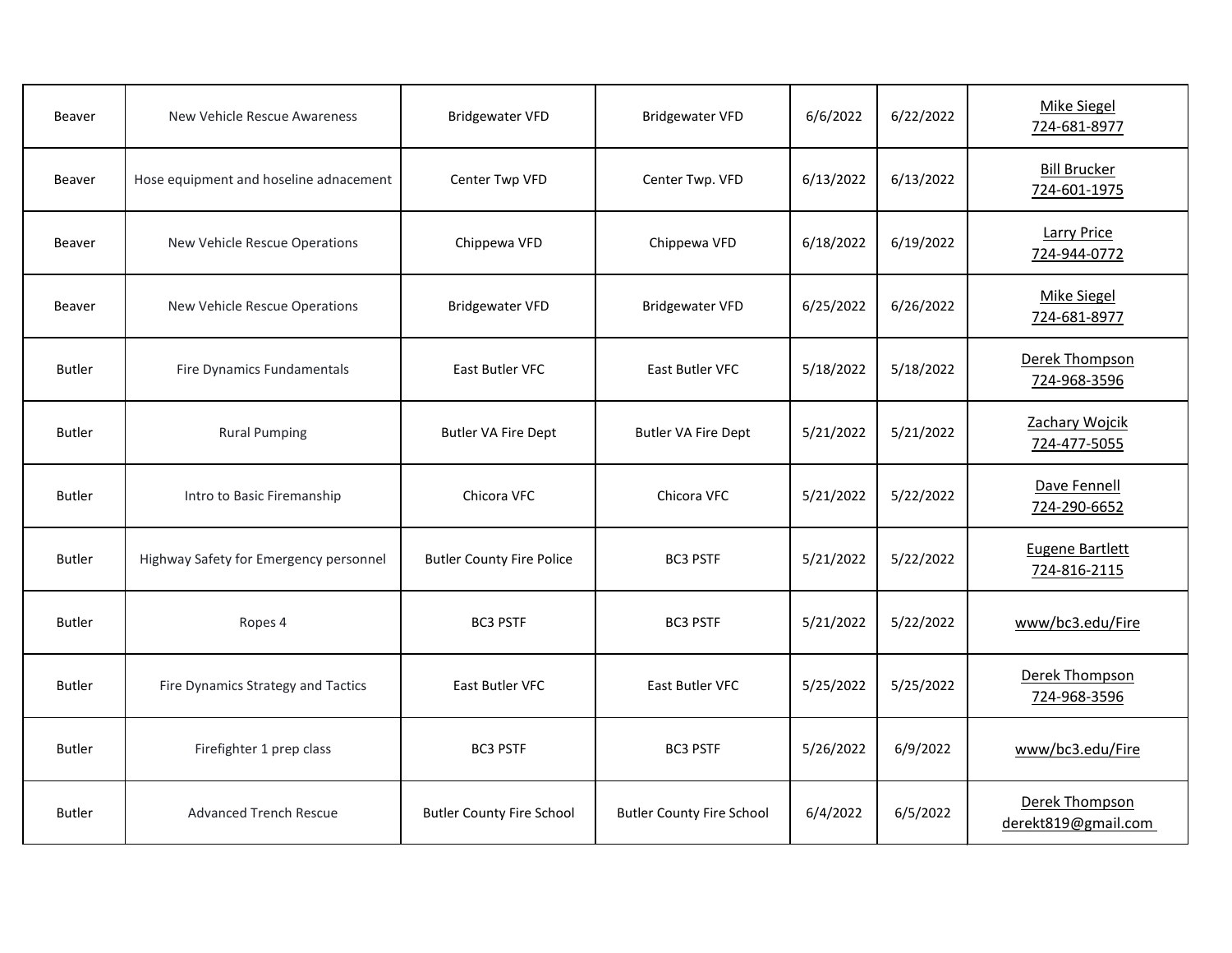| <b>Butler</b> | Gas and Oil Well Emergencies               | <b>Butler County Fire School</b> | <b>Butler County Fire School</b> | 6/4/2022   | 6/5/2022   | Derek Thompson<br>derekt819@gmail.com |
|---------------|--------------------------------------------|----------------------------------|----------------------------------|------------|------------|---------------------------------------|
| <b>Butler</b> | <b>Structral Burn session</b>              | <b>Butler County Fire School</b> | <b>Butler County Fire School</b> | 6/4/2022   | 6/5/2022   | Derek Thompson<br>derekt819@gmail.com |
| <b>Butler</b> | Special Vehicle rescue                     | <b>Butler County Fire School</b> | <b>Butler County Fire School</b> | 6/4/2022   | 6/5/2022   | Derek Thompson<br>derekt819@gmail.com |
| <b>Butler</b> | Interior Firefighter (ELIF)                | <b>Cranberry PSTF</b>            | <b>Cranberry PSTF</b>            | 6/6/2022   | 6/19/2022  | www/bc3.edu/Fire                      |
| <b>Butler</b> | Firefighter 1 certification                | <b>BC3 PSTF</b>                  | <b>BC3 PSTF</b>                  | 6/10/2022  | 6/11/2022  | www/bc3.edu/Fire                      |
| <b>Butler</b> | Firefighter 2 certification                | <b>BC3 PSTF</b>                  | <b>BC3 PSTF</b>                  | 6/11/2022  | 6/11/2022  | www/bc3.edu/Fire                      |
| <b>Butler</b> | Firefighter 1 Certification                | <b>BC3 PSTF</b>                  | <b>BC3 PSTF</b>                  | 6/24/2022  | 6/25/2022  | www/bc3.edu/Fire                      |
| <b>Butler</b> | <b>Rural Pumping</b>                       | <b>Butler VA Fire Dept</b>       | <b>Butler VA Fire Dept</b>       | 8/20/2022  | 8/20/2022  | Zachary Wojcik<br>724-477-5055        |
| <b>Butler</b> | Truck Ops 1                                | Saxonburg VFC                    | Saxonburg VFC                    | 8/23/2022  | 8/27/2022  | Dave Rennick<br>724-713-7866          |
| <b>Butler</b> | <b>Truck Company Refresher</b>             | <b>Butler VA Fire Dept</b>       | <b>Butler VA Fire Dept</b>       | 9/17/2022  | 9/17/2022  | Zachary Wojcik<br>724-477-5055        |
| <b>Butler</b> | <b>Elevator Emergencies</b>                | <b>Butler VA Fire Dept</b>       | <b>Butler VA Fire Dept</b>       | 10/15/2022 | 10/15/2022 | Zachary Wojcik<br>724-477-5055        |
| Cameron       | <b>Emergency Vehicle Operator Training</b> | Sinnamahoning VFD                | Sinnamahoning VFD                | 6/4/2022   | 6/5/2022   | Monica Ellenberger<br>814-577-3028    |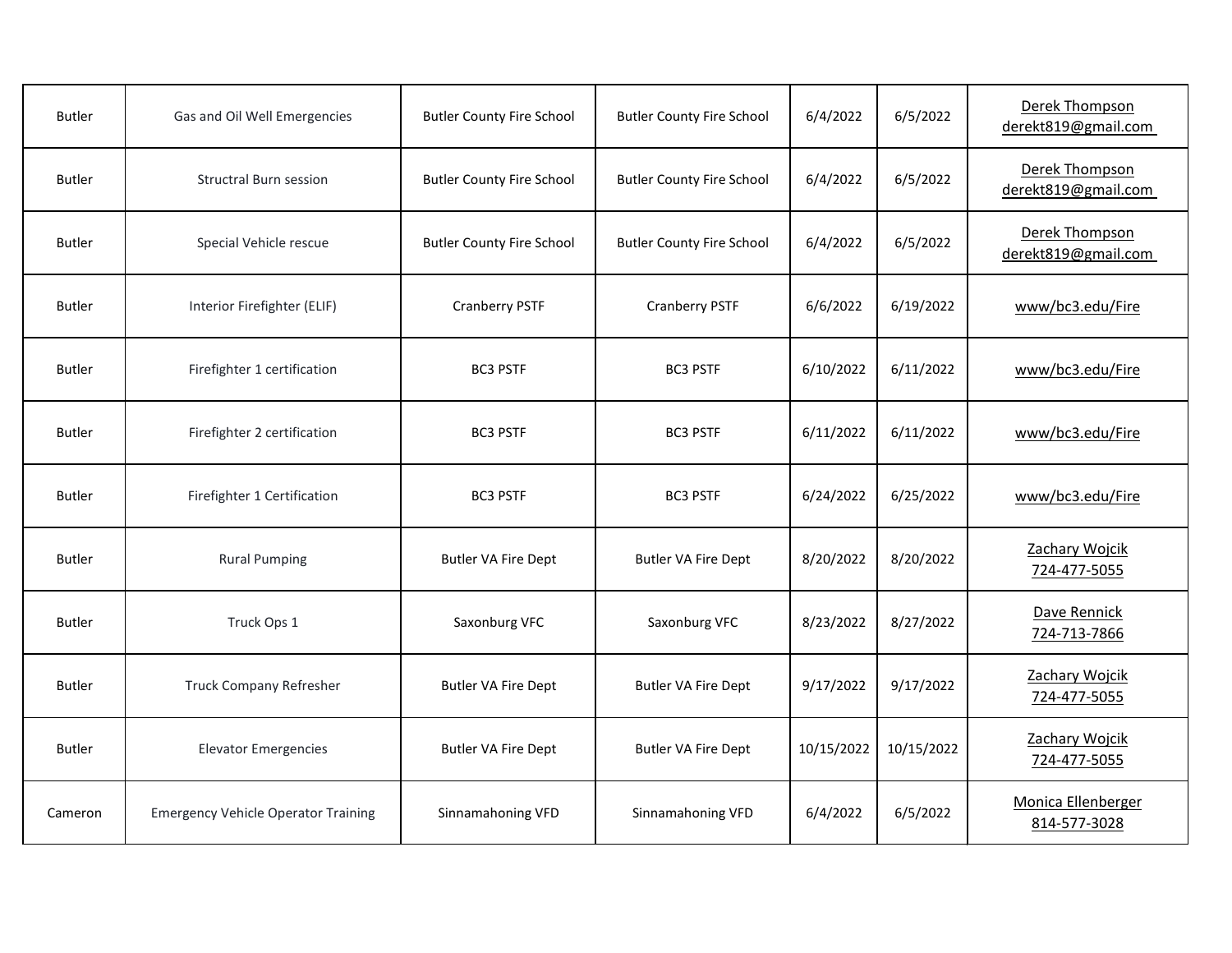| Center     | <b>Structral Burn session</b>                 | Snow Shoe VFC                        | Snow Shoe VFC                           | 6/4/2022  | 6/5/2022  | <b>Beau Martin</b><br>814-571-6589   |
|------------|-----------------------------------------------|--------------------------------------|-----------------------------------------|-----------|-----------|--------------------------------------|
| Clearfield | Pump ops 1                                    | Mahaffey VFC                         | Mahaffey VFC                            | 5/28/2022 | 5/29/2022 | <b>Theresa Ditts</b><br>814-577-1054 |
| Clearfield | <b>Trench Awareness</b>                       | <b>Dubois Fire Training Building</b> | Dubois fire<br><b>Training Building</b> | 6/2/2022  | 6/2/2022  | Melanie Weaver<br>814-952-1624       |
| Clearfield | rural Fireground<br><b>Water Movement</b>     | Mahaffey VFC                         | Mahaffey VFC                            | 6/18/2022 | 6/19/2022 | <b>Theresa Ditts</b><br>814-577-1054 |
| Clearfield | <b>Trench Rescue Operations</b>               | <b>Dubois Fire Training Building</b> | Dubois fire<br><b>Training Building</b> | 7/23/2022 | 7/24/2022 | Melanie Weaver<br>814-952-1624       |
| Clearfield | Rural Fire ground Water Movement              | North Point VFC                      | North Point VFC                         | 10/1/2022 | 10/2/2022 | Jeff Roy<br>814-771-7192             |
| elk        | Foam Firefighting Tech<br>without live fire   | Johnsonburg Fire dept                | Johnsonburg Fire dept                   | 6/4/2022  | 6/5/2022  | Scott Luhr<br>814-389-3809           |
| Erie       | Water rescue and<br><b>Emergency Response</b> | Lake City Fire Co.                   | Lake City Fire Co.                      | 5/21/2022 | 5/22/2021 | Lindsay Weidler<br>814-923-9941      |
| Erie       | <b>Basic Rigging for Ropoe Rescue</b>         | Lake City Fire Co.                   | Lake City Fire Co.                      | 5/21/2022 | 5/22/2022 | Lindsay Weidler<br>814-923-9941      |
| Erie       | <b>Rural Pumping</b>                          | McKean Hose co.                      | McKean Hose Co.                         | 5/23/2022 | 5/23/2022 | Mark Courson<br>814-504-2071         |
| Erie       | Truck Co Ops                                  | AF Dobler Hose                       | AF Dobler Hose                          | 5/25/2022 | 6/4/2022  | <b>Rick Meyer</b><br>814-450-0386    |
| Erie       | Rope rescue 1                                 | Lake City Fire Co.                   | Lake City Fire Co.                      | 6/4/2022  | 6/5/2022  | Lindsay Weidler<br>814-923-9941      |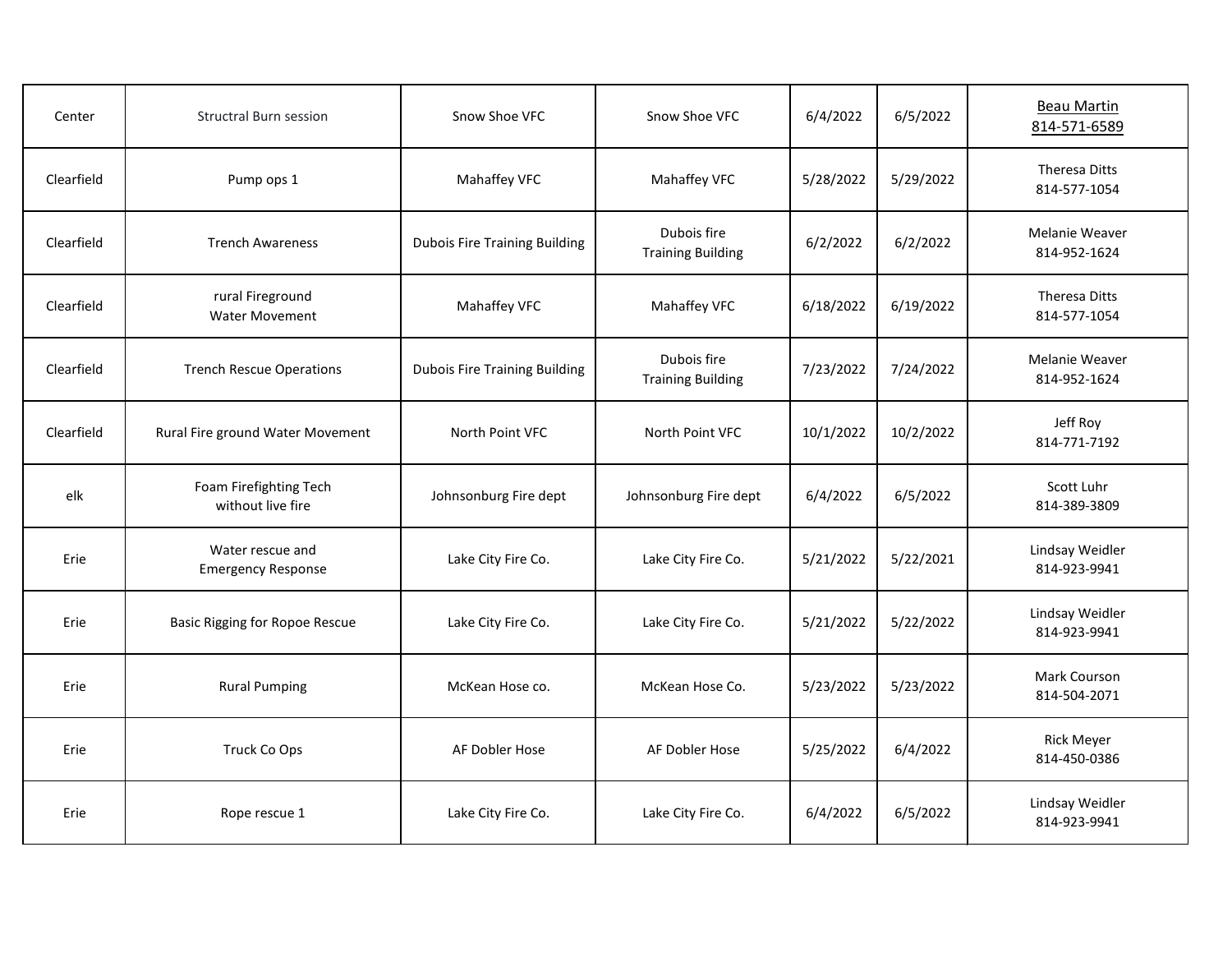| Erie | Hazmat Ops Refresher                       | Union City Fire Co. | Union City Fire Co. | 6/4/2022  | 6/4/2022  | Kaleb Steinbaugh<br>814-434-0320      |
|------|--------------------------------------------|---------------------|---------------------|-----------|-----------|---------------------------------------|
| Erie | Water Rescue for the 1st responder         | Wattsburg Hose Co   | Wattsburg hose Co   | 6/4/2022  | 6/4/2022  | <b>Marty Hamilton</b><br>814-384-3055 |
| Erie | <b>Hazmat Operations</b>                   | Union City Fire Co. | Union City Fire Co. | 6/8/2022  | 6/19/2022 | Kaleb Steinbaugh<br>814-434-0320      |
| Erie | Firefighter Survival                       | AF Dobler Hose      | AF Dobler Hose      | 6/9/2022  | 6/30/2022 | <b>Rick Meyer</b><br>814-450-0386     |
| Erie | Pump ops 2                                 | Lake City Fire Co.  | Lake City Fire Co.  | 6/11/2022 | 6/12/2022 | Lindsay Weidler<br>814-923-9941       |
| Erie | <b>Emergency Vehicle Operator Training</b> | McKean Hose co.     | McKean Hose Co.     | 6/13/2022 | 6/25/2022 | Mark Courson<br>814-504-2071          |
| Erie | New Vehicle Rescue Awareness               | Albion VFD          | Albian VFD          | 6/24/2022 | 6/26/2022 | <b>Bruce Shearer</b><br>814-756-4210  |
| Erie | Forward Lay drill Night evolution          | McKean Hose co.     | McKean Hose Co.     | 6/27/2022 | 6/27/2022 | Mark Courson<br>814-504-2071          |
| Erie | <b>Advanced Structural Burn</b>            | AF Dobler Hose      | AF Dobler Hose      | 7/9/2022  | 7/10/2022 | <b>Rick Meyer</b><br>814-450-0386     |
| Erie | Ropes 2                                    | Lake City Fire Co.  | Lake City Fire Co.  | 7/23/2022 | 7/24/2022 | Lindsay Weidler<br>814-923-9941       |
| Erie | Engine Co. Ops                             | AF Dobler Hose      | AF Dobler Hose      | 9/8/2022  | 9/29/2022 | <b>Rick Myers</b><br>724-758-8149     |
| Erie | Engine Co. Ops                             | Fuller Hose Co.     | Fuller Hose Co.     | 9/13/2022 | 9/17/2022 | <b>Bryan Davis</b><br>814-450-7833    |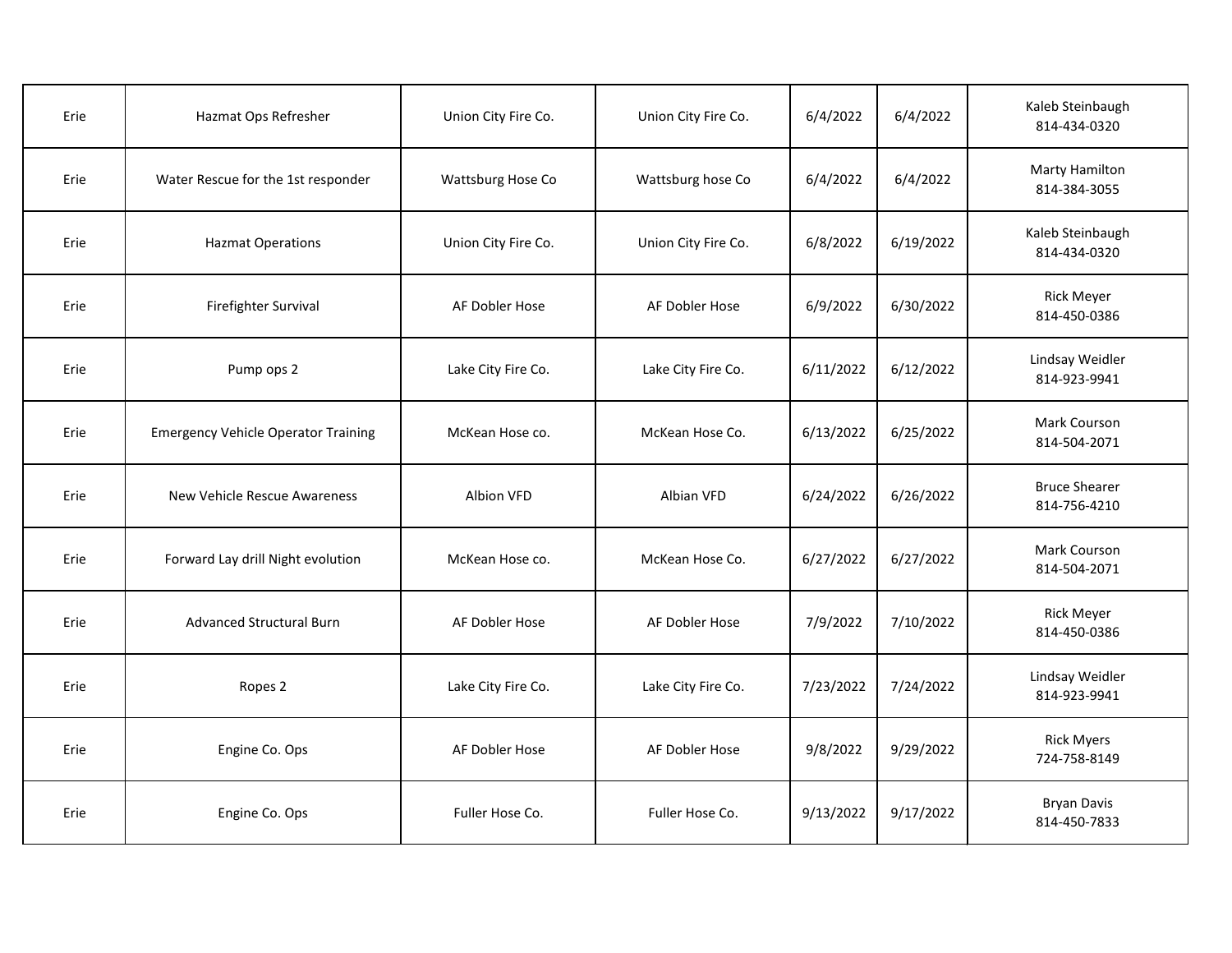| Green     | Pump Ops 1                      | Rices landing VFC               | <b>Rices Landing VFC</b>        | 5/31/2022 | 6/11/2022 | Jeff Marshall<br>412-691-0085        |
|-----------|---------------------------------|---------------------------------|---------------------------------|-----------|-----------|--------------------------------------|
| Green     | Truck Co. Ops 1                 | Waynesburg<br>Franklin Twp. VFC | Waynesburg<br>Franklin Twp. VFC | 6/7/2022  | 6/28/2022 | <b>Jeff Marshall</b><br>412-691-0085 |
| Jefferson | <b>Structure Fire Rescue</b>    | <b>Brockway VHC</b>             | <b>Brockway VHC</b>             | 6/18/2022 | 6/19/2022 | <b>Tracy Zents</b><br>814-849-3185   |
| Jefferson | Incident Safety officer         | falls Creek VFD                 | <b>Falls Creek VFD</b>          | 6/25/2022 | 6/26/2022 | <b>Tracy Zents</b><br>814-849-3185   |
| Jefferson | Engine Co. Ops                  | <b>Brockway VHC</b>             | <b>Brockway VHC</b>             | 8/13/2022 | 8/14/2022 | <b>Tracy Zents</b><br>814-849-3185   |
| Lawrence  | Ropes 3                         | Mahoning Twp. VFD               | Mahoning Twp. VFD               | 6/11/2022 | 6/12/2022 | Andy Kushma<br>724-651-6725          |
| Lawrence  | Ropes 4                         | Mahoning Twp. VFD               | Mahoning Twp. VFD               | 7/30/2022 | 7/31/2022 | Andy Kushma<br>724-651-6725          |
| McKean    | <b>Advanced Structural Burn</b> | Kane VFD                        | Kane VFD                        | 6/10/2022 | 6/12/2022 | <b>Matt Bressler</b><br>814-706-9435 |
| Mercer    | New Vehicle Rescue Awareness    | <b>Transfer Fire Dept</b>       | Transfer Fire dept              | 8/24/2022 | 9/10/2022 | Joshua McCloskey<br>724-854-0294     |
| Mercer    | New Vehicle Rescue Operations   | <b>Transfer Fire Dept</b>       | Transfer Fire dept              | 9/21/2022 | 9/25/2022 | Joshua McCloskey<br>724-854-0294     |
| Venango   | Pump ops 1                      | Franklin Professional Building  | Franklin Professional Building  | 7/13/2022 | 7/16/2022 | Jim Wetzel<br>814-432-3780           |
| Venango   | New Vehicle Rescue Awareness    | Seneca VFD                      | Seneca VFD                      | 9/30/2022 | 10/2/2022 | Jim Wetzel<br>814-432-3780           |